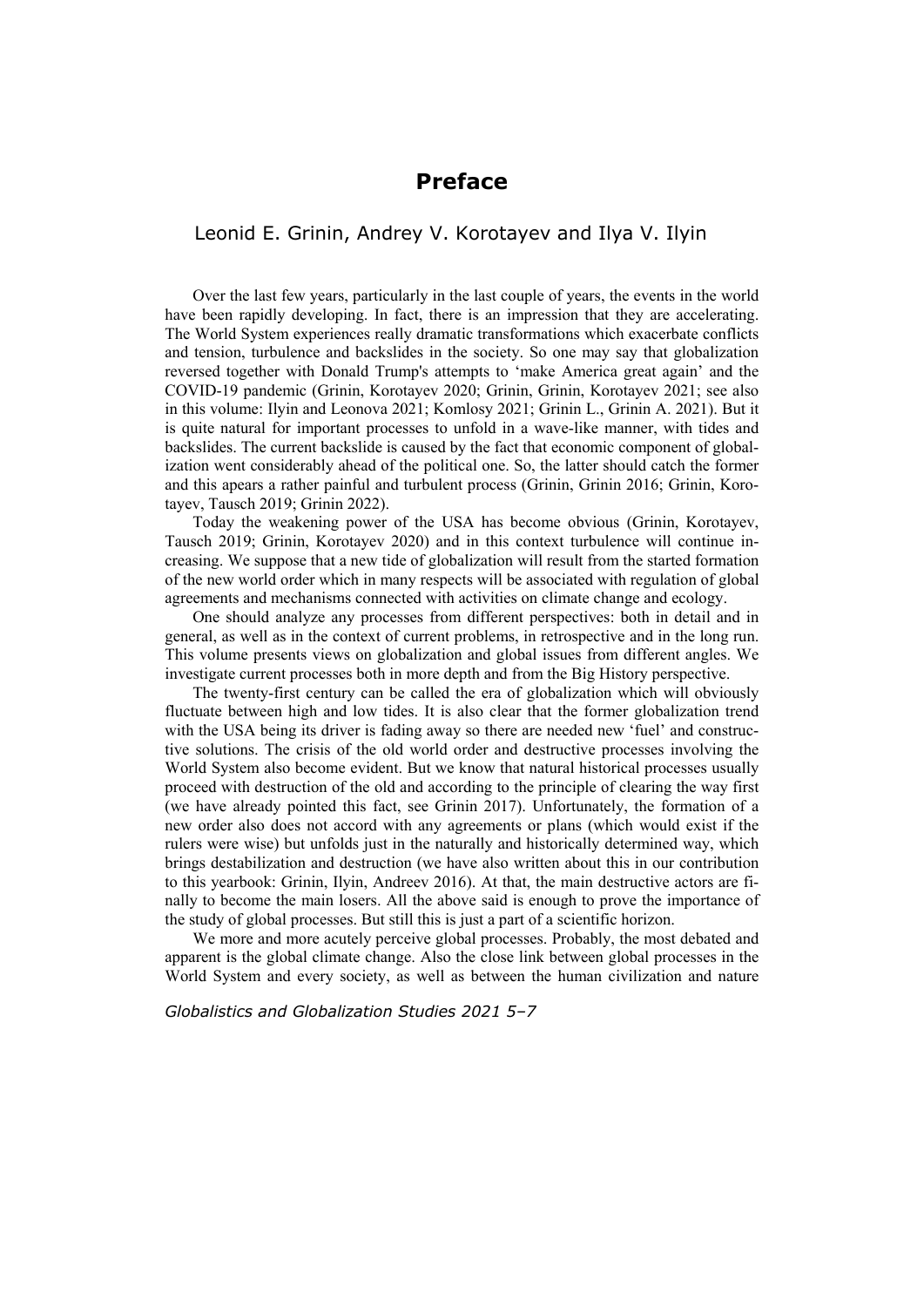becomes more and more evident (see Grinin, Grinin 2021). And the global processes are clearly a part of the processes in our Universe and even in a wider macrocosm. So we become completely aware of the physical connection between the Earth and the cosmos while learning their riddles.

Thus, global processes imperatively make us think broadly and cover megaevolution and contemporary political processes. The present volume contributes to this approach. This is already the eighth volume in the series *Globalistics and Globalization Studies*  touching a broad range of subjects within Global Studies. The volume has a subtitle – *Current and Future Trends from the Perspective of Big History.* The volume has a traditional structure and consists of three parts. Part 1 is entitled '*The Present and Future of the Global World*' and it comprises eight contributions considering different phenomena currently observed in the globalized world and give an insight into the future The second Part is entitled '*Political and Cultural Global Trends*' and consists of eight contributions covering different social and political aspects of current globalization. Finally, seven contributions of '*Part III. Big History Studies*' consider various issues associated with Big History.

## **References**

- **Grinin, A. L. and Grinin L. E. 2021.** Analyzing the Global Problems of the Twenty-First Century. A Review and Forecast Based on the Report to the Club of Rome 'Come On!' *Journal of Globalization Studies* 12 (2): 181–195.
- **Grinin, L. E. 2017.** Investigation of the World System's Systemic Processes. In Grinin, L. E., Ilyin, I. V., Herrmann, P., and Korotayev, A. V. (eds.), *Globalistics and Globalization Studies: Global Evolution, Historical Globalistics and Globalization Studies* (pp. 119–142). Volgograd: 'Uchitel' Publishing House.
- **Grinin, L. E. 2022.** Revolutions of the 21st century as a factor of the World System Reconfiguration. In Goldstone J, Grinin L, Korotayev A (eds) *New Waves of Revolutions in the 21st Century – Understanding the Causes and Effects of Disruptive Political Changes*. Springer, Cham. In press.
- **Grinin, L. E., Grinin, A. L. 2016.** *The Cybernetic Revolution and the Forthcoming Epoch of Self-Regulating Systems*. Moscow: Moscow branch of Uchitel Publishing House.
- **Grinin, L. E., Grinin, A. L. 2021.** How Can Covid-19 Change Geopolitics and Economy? In Grinin, L. E., Ilyin, I. V., and Korotayev, A. V. (eds.), *Globalistics and Globalization Studies: Current and Future Trends from the Perspective of Big History* (pp. 15–27). Volgograd: 'Uchitel' Publishing House.
- **Grinin, L. E., Grinin, A. L., and Korotayev, A. V. 2021.** COVID-19 Pandemic as a Trigger for the Acceleration of the Cybernetic Revolution, Transition from E-Government to E-State, and Change in Social Relations. *Technological Forecasting and Social Change*. DOI: https://doi.org/10.1016/ j.techfore.2021.121348.
- **Grinin, L. E., Ilyin, I. V., and Andreev, A. I. 2016.** Global History and Future World Order. In Grinin, L. E., Ilyin, I. V., Herrmann, P., and Korotayev, A. V. (eds.), *Globalistics and Globalization Studies: Global Transformations and Global Future* (pp. 93–110). Volgograd: 'Uchitel' Publishing House.
- **Grinin, L. E., Ilyin, I. V., Herrmann, P., and Korotayev, A. V. (eds.) 2015.** *Globalistics and Globalization Studies: Big History and Global History*. Volgograd: 'Uchitel' Publishing House.
- **Grinin, L. E., Ilyin, I. V., Herrmann, P., and Korotayev, A. V. (eds.) 2016.** *Globalistics and Globali*zation Studies: Global Transformations and Global Future. Volgograd: 'Uchitel' Publishing House.
- **Grinin, L. E., Ilyin, I. V., Herrmann, P., and Korotayev, A. V. (eds.) 2017.** *Globalistics and Globalization Studies: Global Evolution, Historical Globalistics and Globalization Studies*. Volgograd: 'Uchitel' Publishing House.